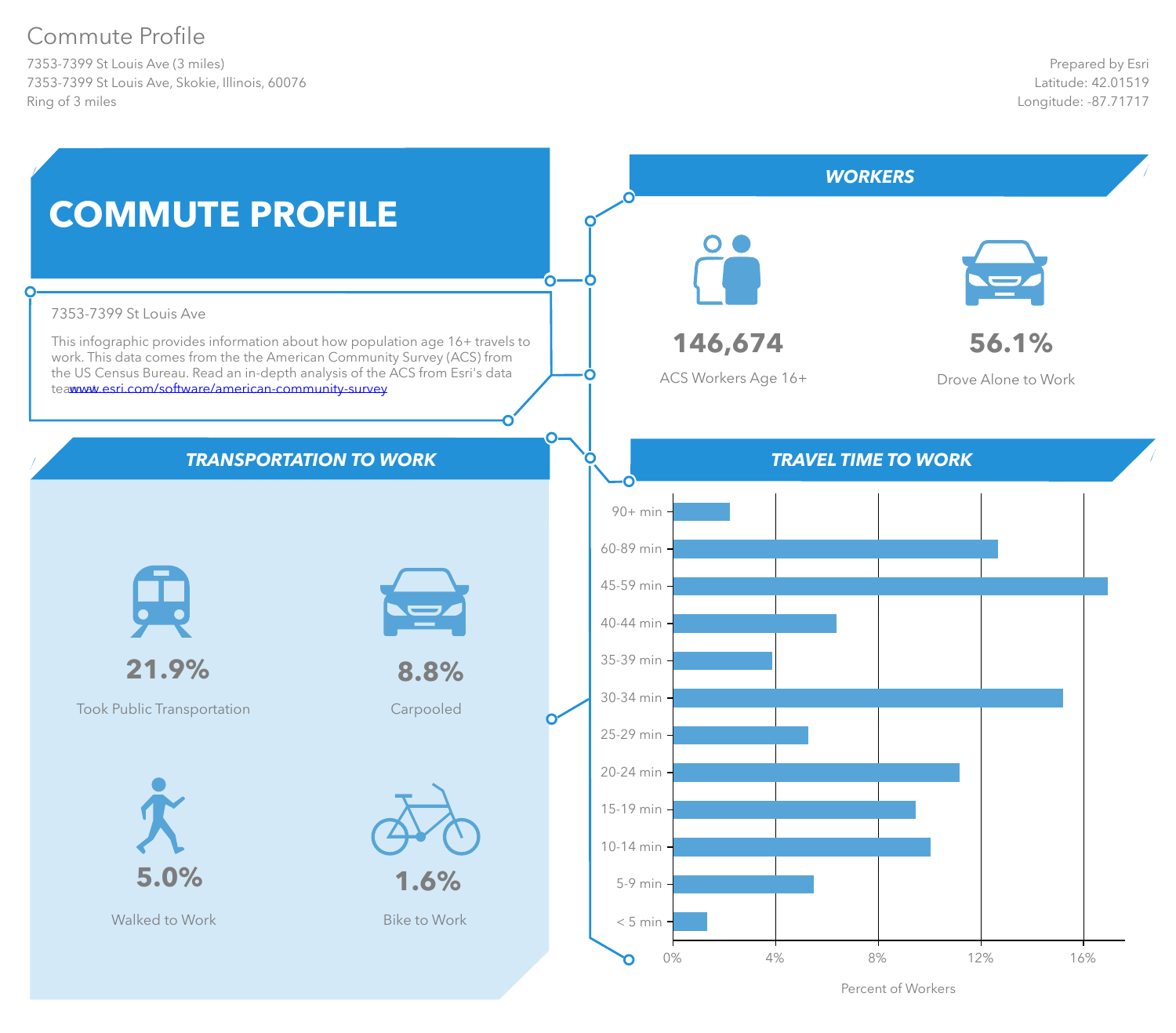7353-7399 St Louis Ave (5 miles) 7353-7399 St Louis Ave, Skokie, Illinois, 60076 Ring of 5 miles

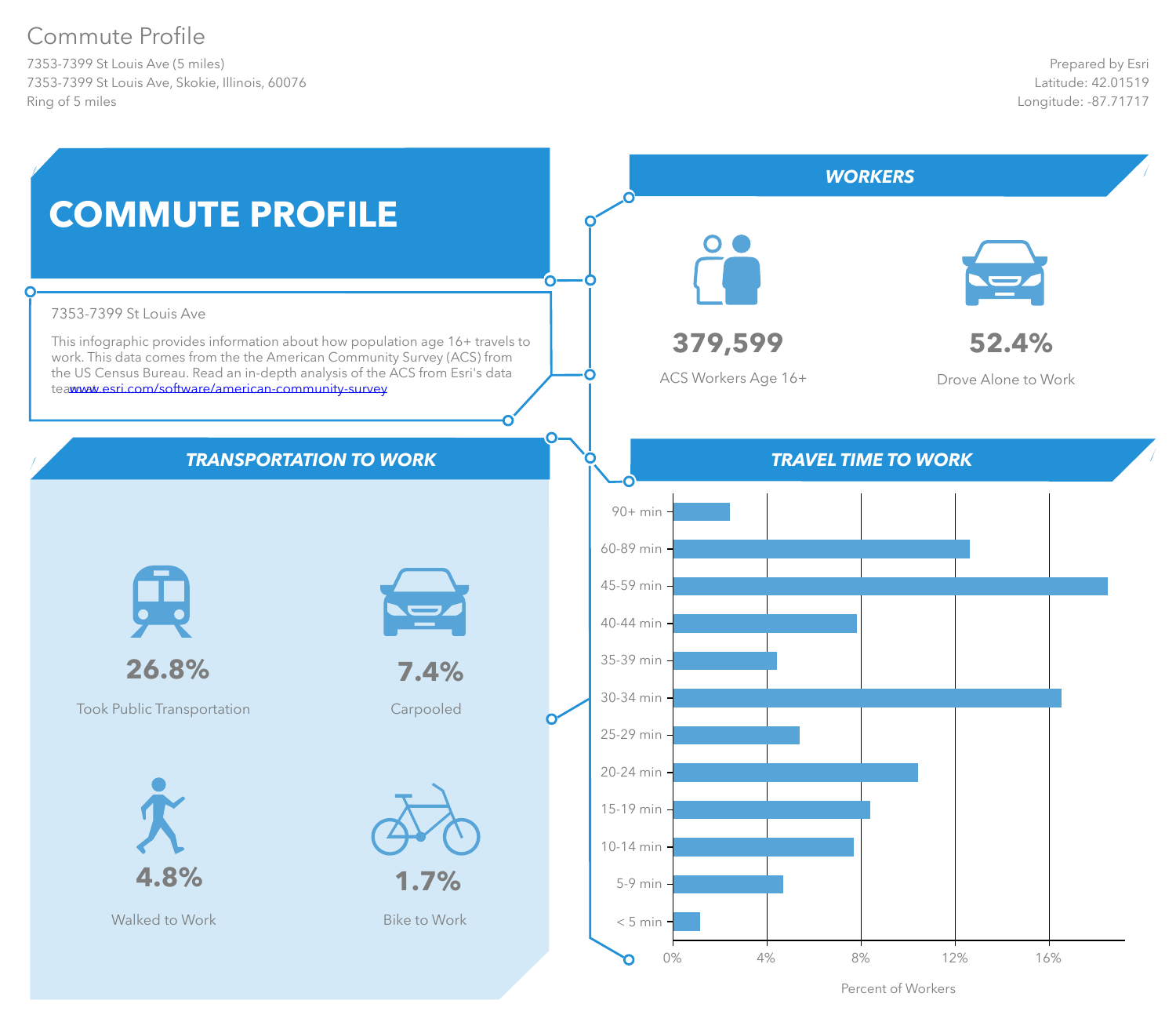7353-7399 St Louis Ave (7 miles) 7353-7399 St Louis Ave, Skokie, Illinois, 60076 Ring of 7 miles

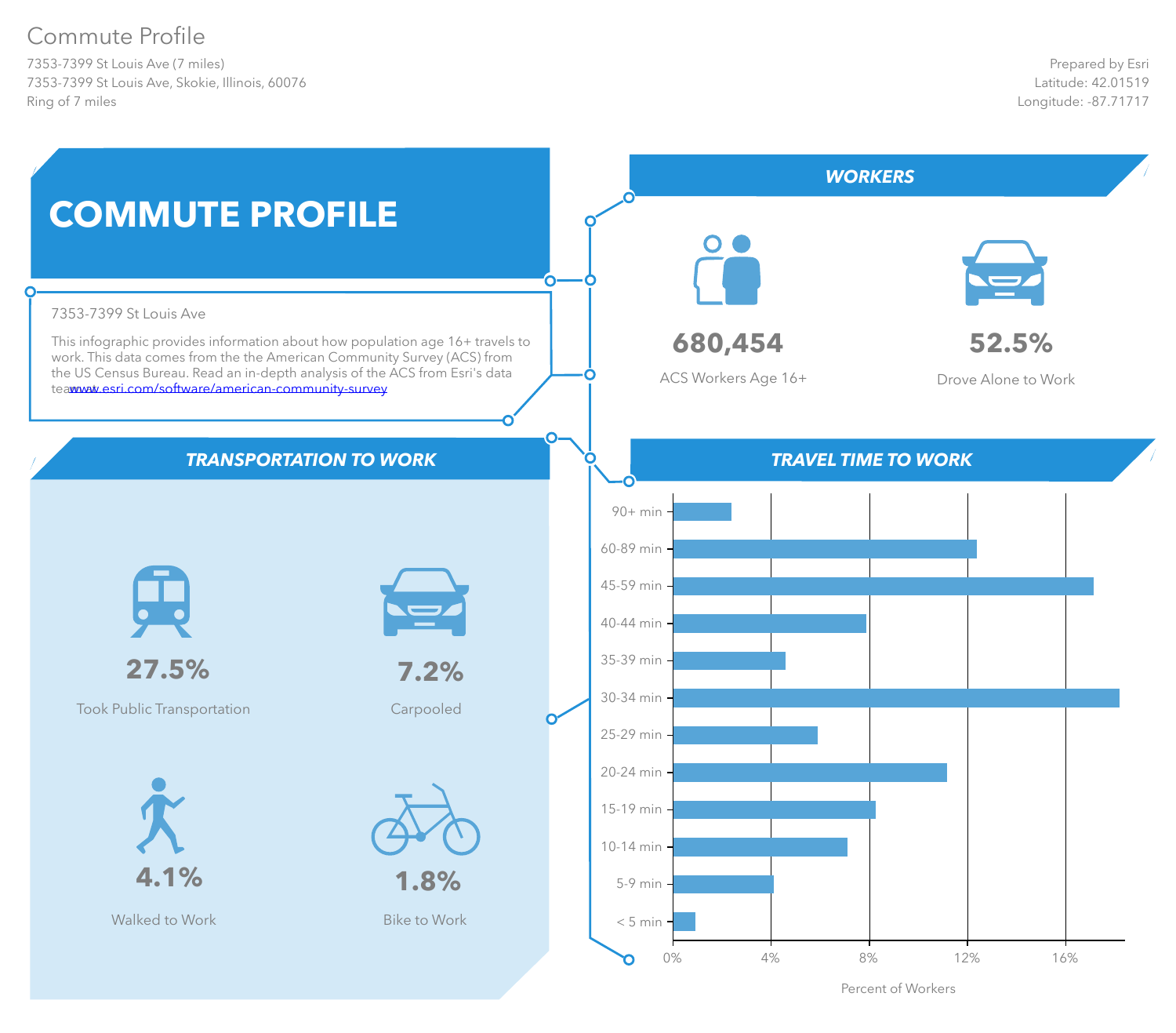7353-7399 St Louis Ave (5 minutes) 7353-7399 St Louis Ave, Skokie, Illinois, 60076 Drive time of 5 minutes

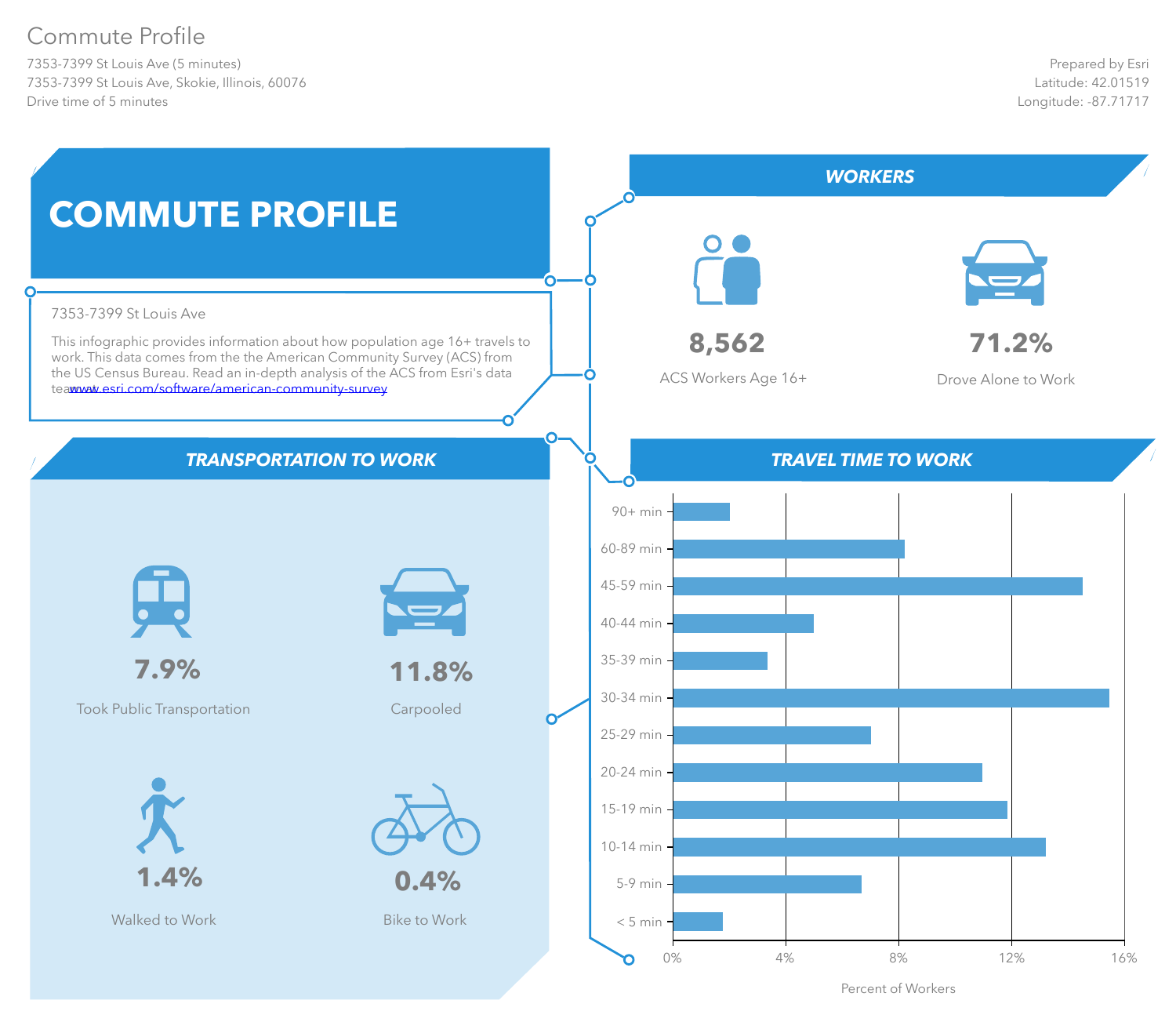7353-7399 St Louis Ave (10 minutes) 7353-7399 St Louis Ave, Skokie, Illinois, 60076 Drive time of 10 minutes

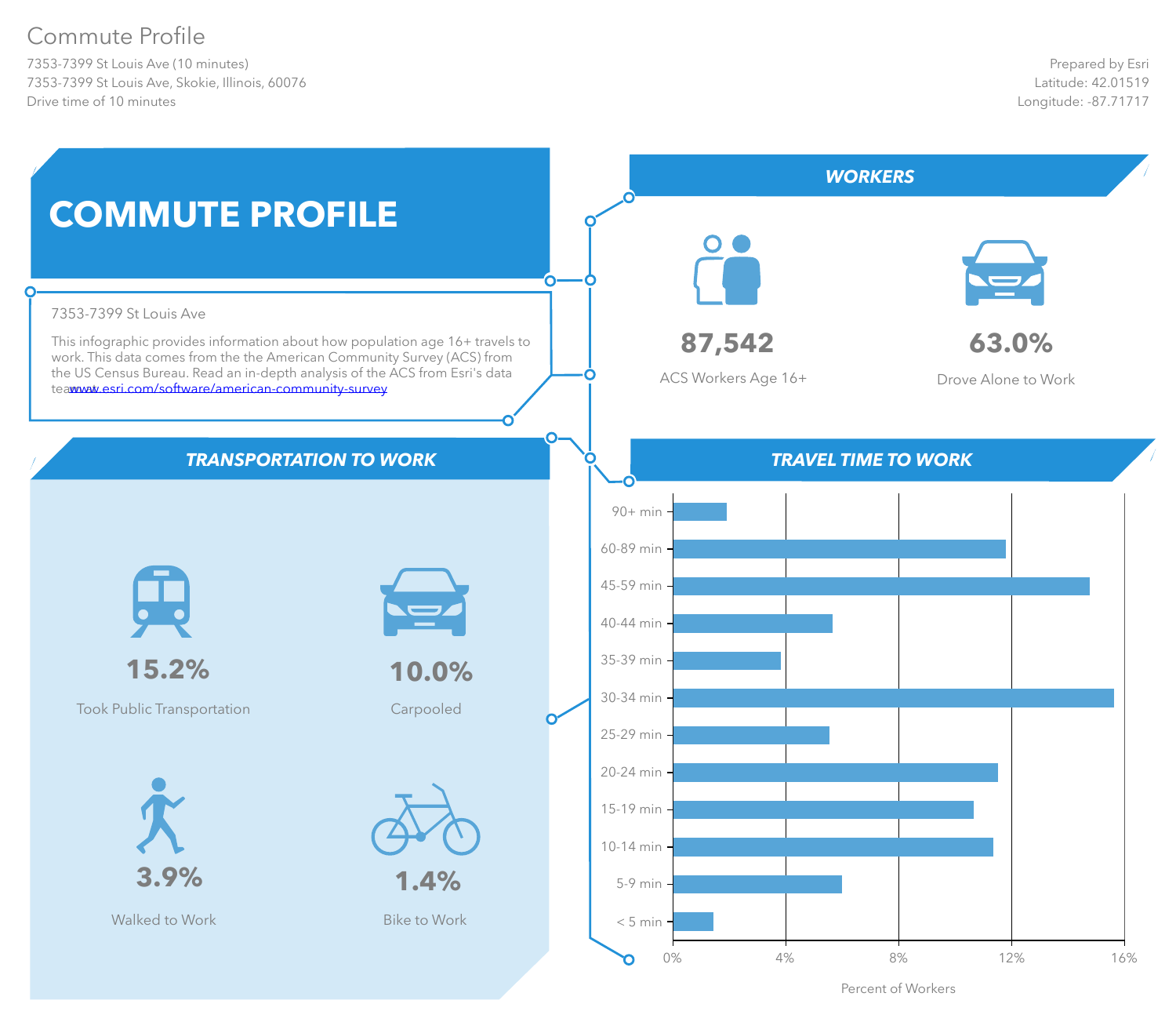7353-7399 St Louis Ave (15 minutes) 7353-7399 St Louis Ave, Skokie, Illinois, 60076 Drive time of 15 minutes

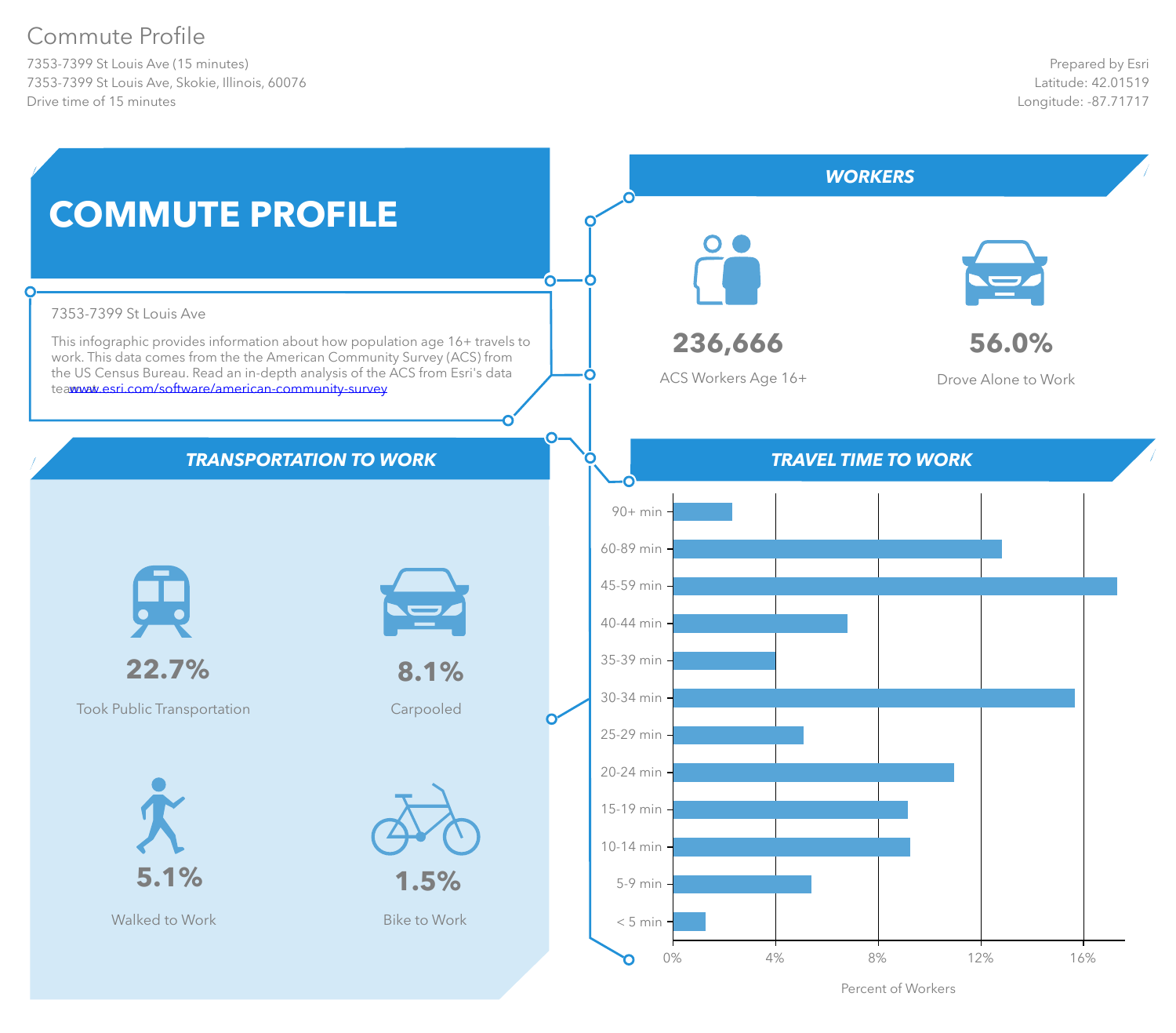7353-7399 St Louis Ave (3 miles) 7353-7399 St Louis Ave, Skokie, Illinois, 60076 Ring of 3 miles

Employment Overview

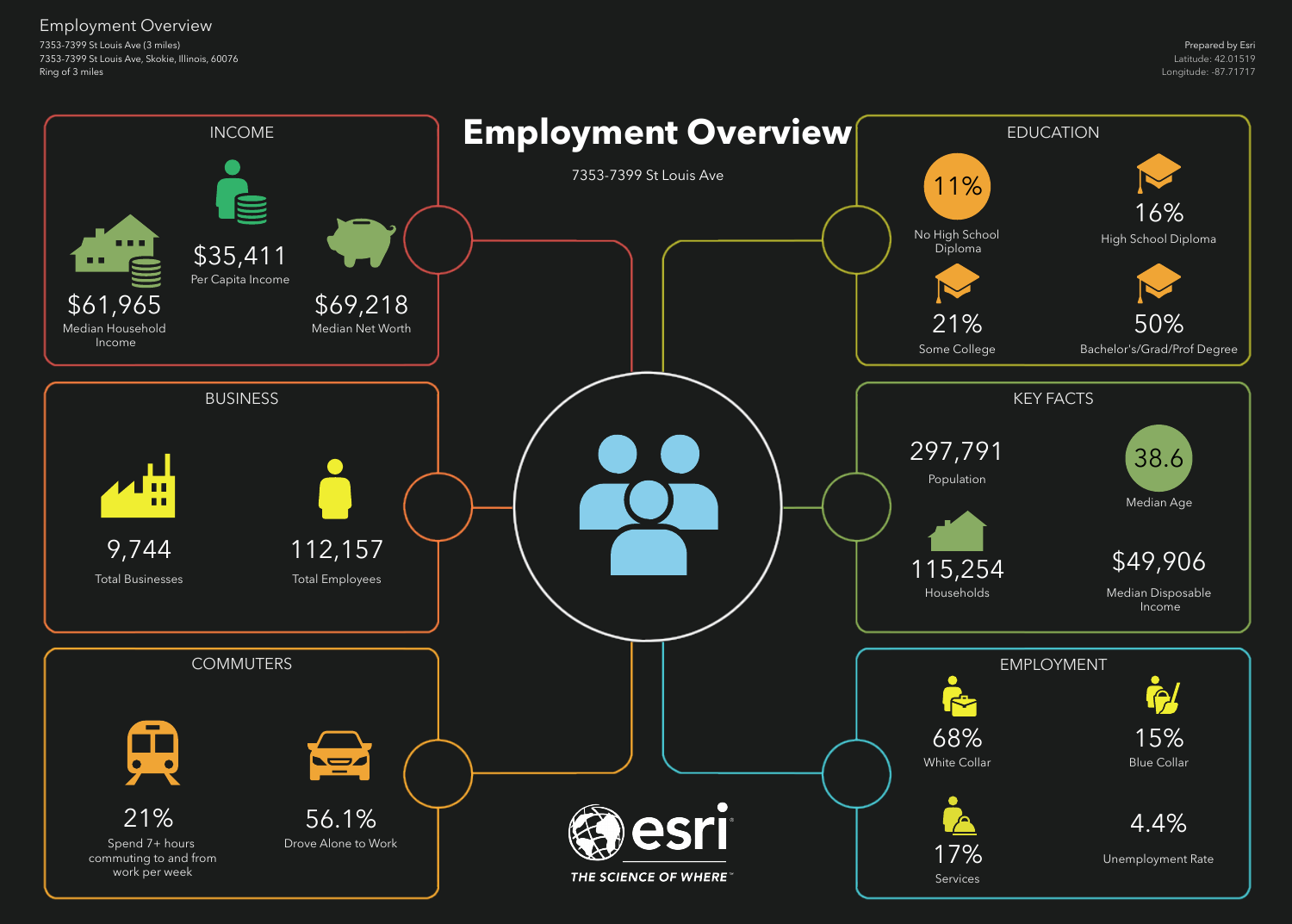7353-7399 St Louis Ave (5 miles) 7353-7399 St Louis Ave, Skokie, Illinois, 60076 Ring of 5 miles

Employment Overview

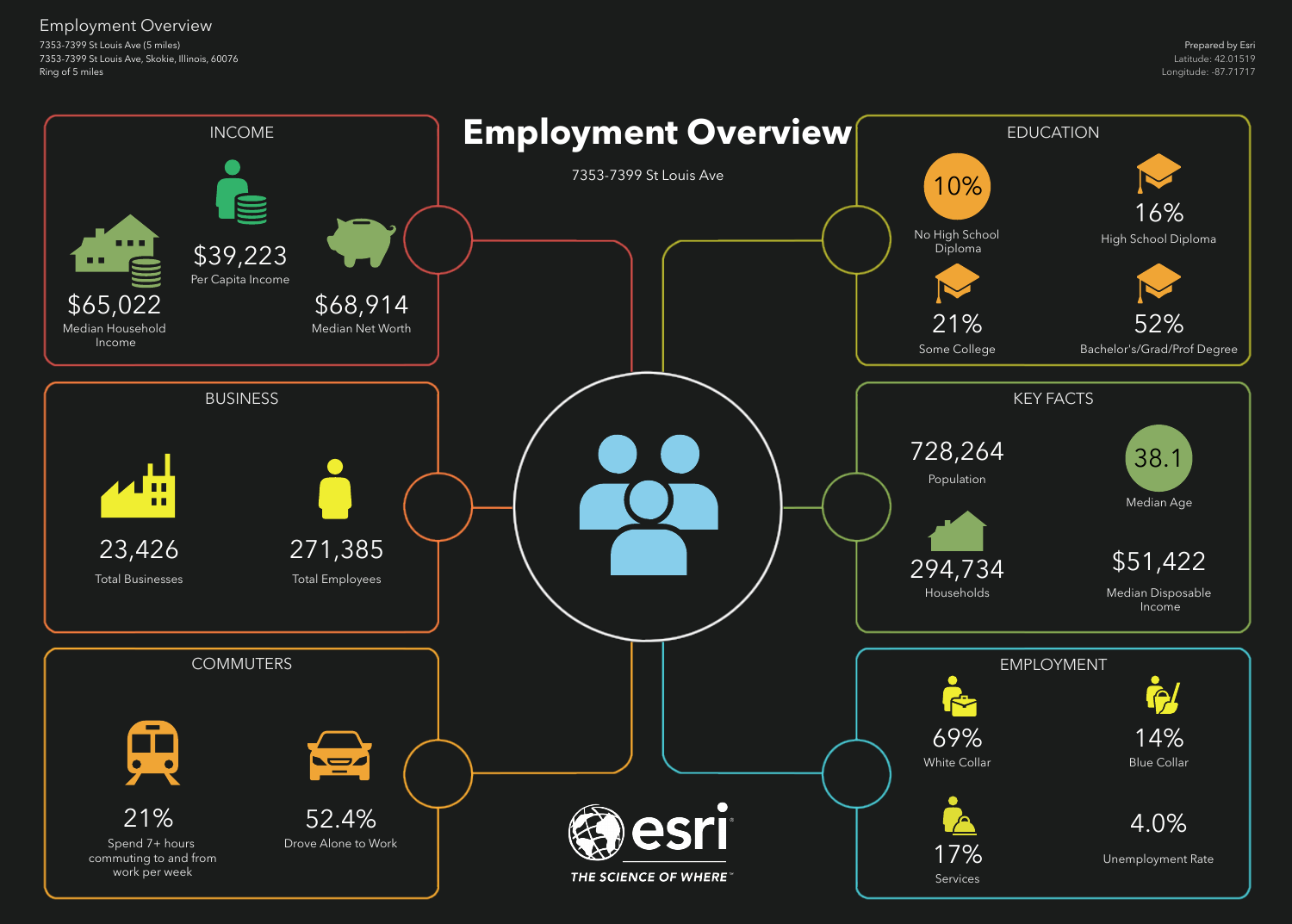7353-7399 St Louis Ave (7 miles) 7353-7399 St Louis Ave, Skokie, Illinois, 60076 Ring of 7 miles

Employment Overview

![](_page_8_Figure_2.jpeg)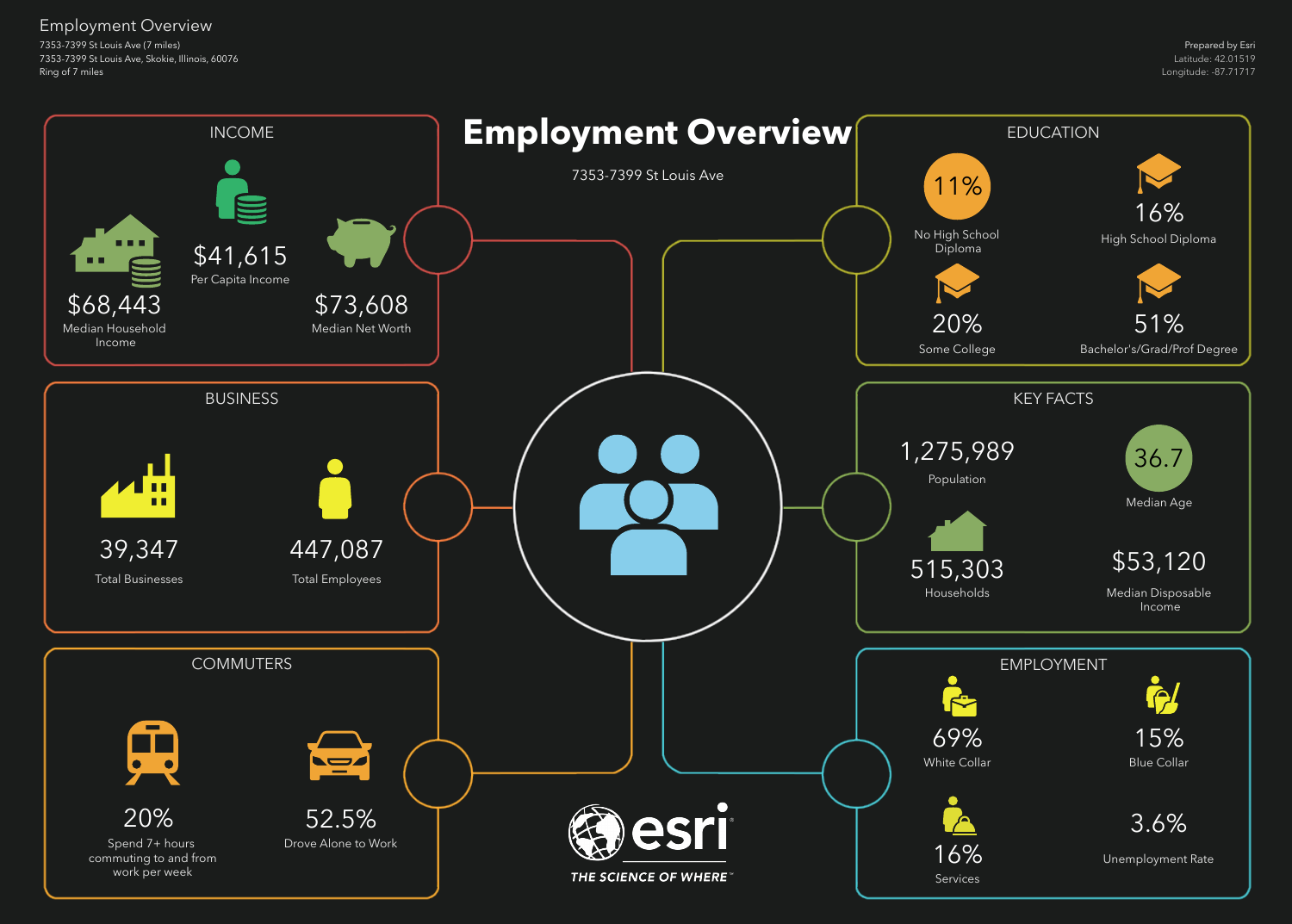Executive Summary - Call Outs

7353-7399 St Louis Ave (3 miles) 7353-7399 St Louis Ave, Skokie, Illinois, 60076 Ring of 3 miles

![](_page_9_Figure_3.jpeg)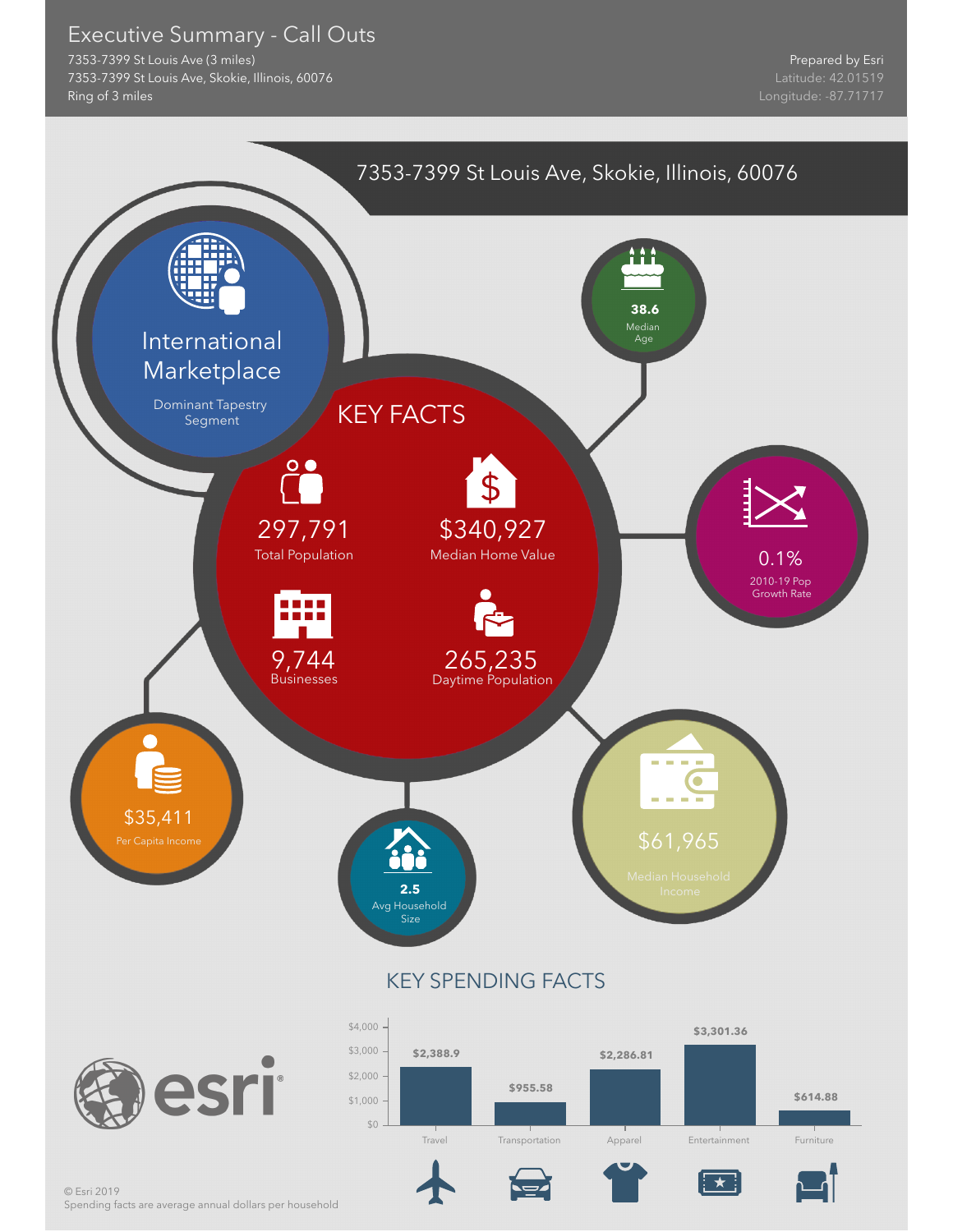Executive Summary - Call Outs

7353-7399 St Louis Ave (5 miles) 7353-7399 St Louis Ave, Skokie, Illinois, 60076 Ring of 5 miles

![](_page_10_Figure_3.jpeg)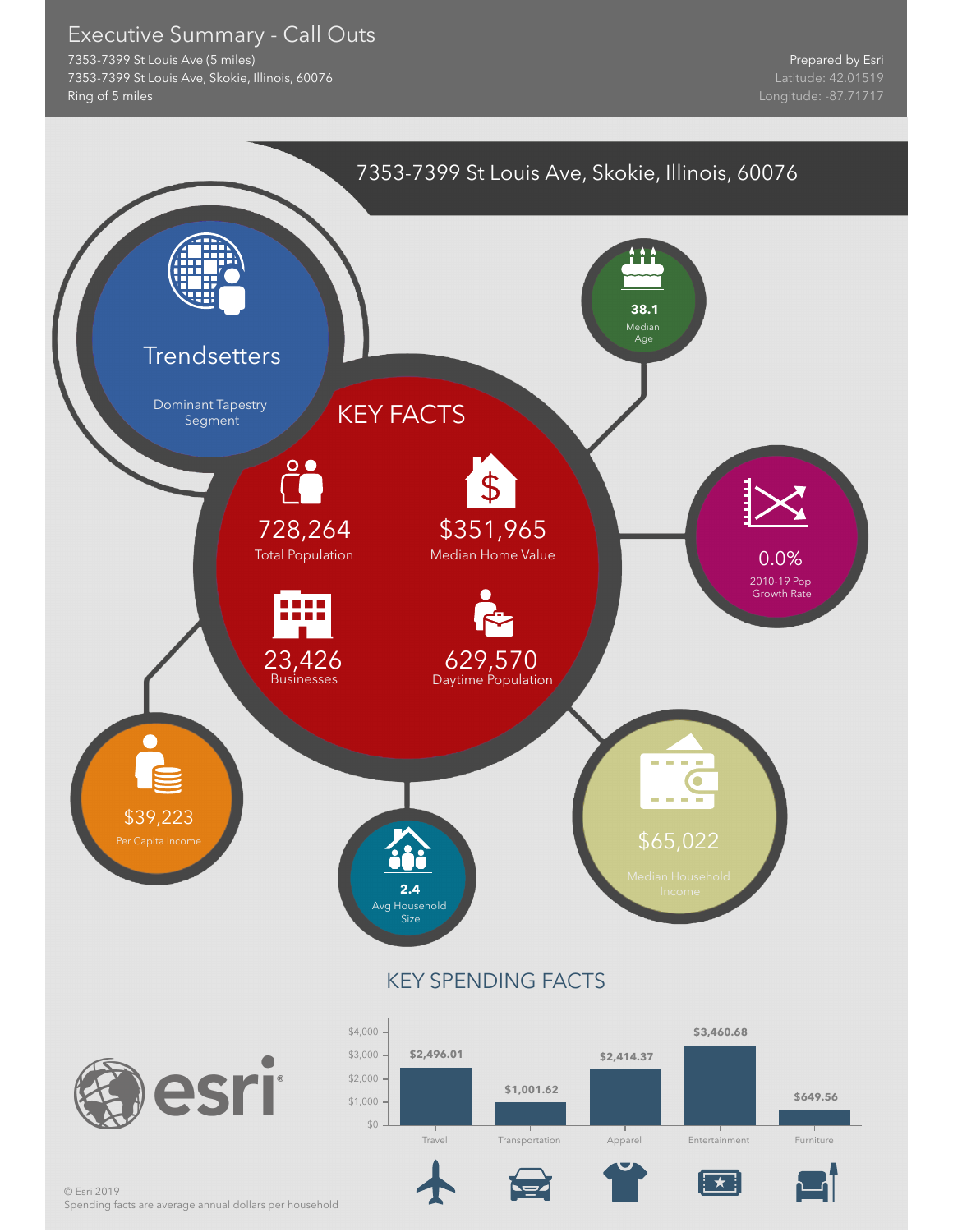Executive Summary - Call Outs

7353-7399 St Louis Ave (7 miles) 7353-7399 St Louis Ave, Skokie, Illinois, 60076 Ring of 7 miles

![](_page_11_Figure_3.jpeg)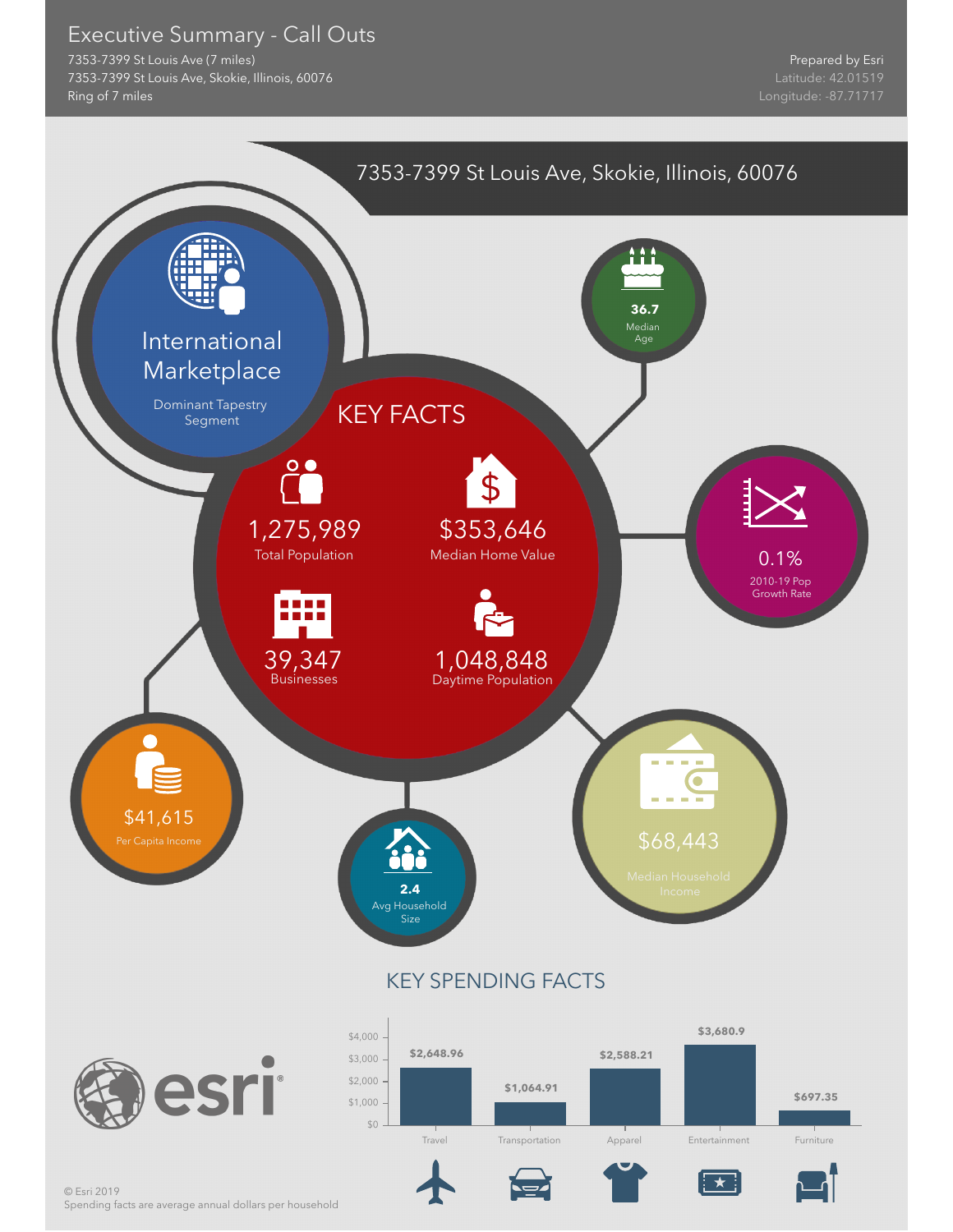7353-7399 St Louis Ave (3 miles) 7353-7399 St Louis Ave, Skokie, Illinois, 60076 Ring of 3 miles

![](_page_12_Figure_3.jpeg)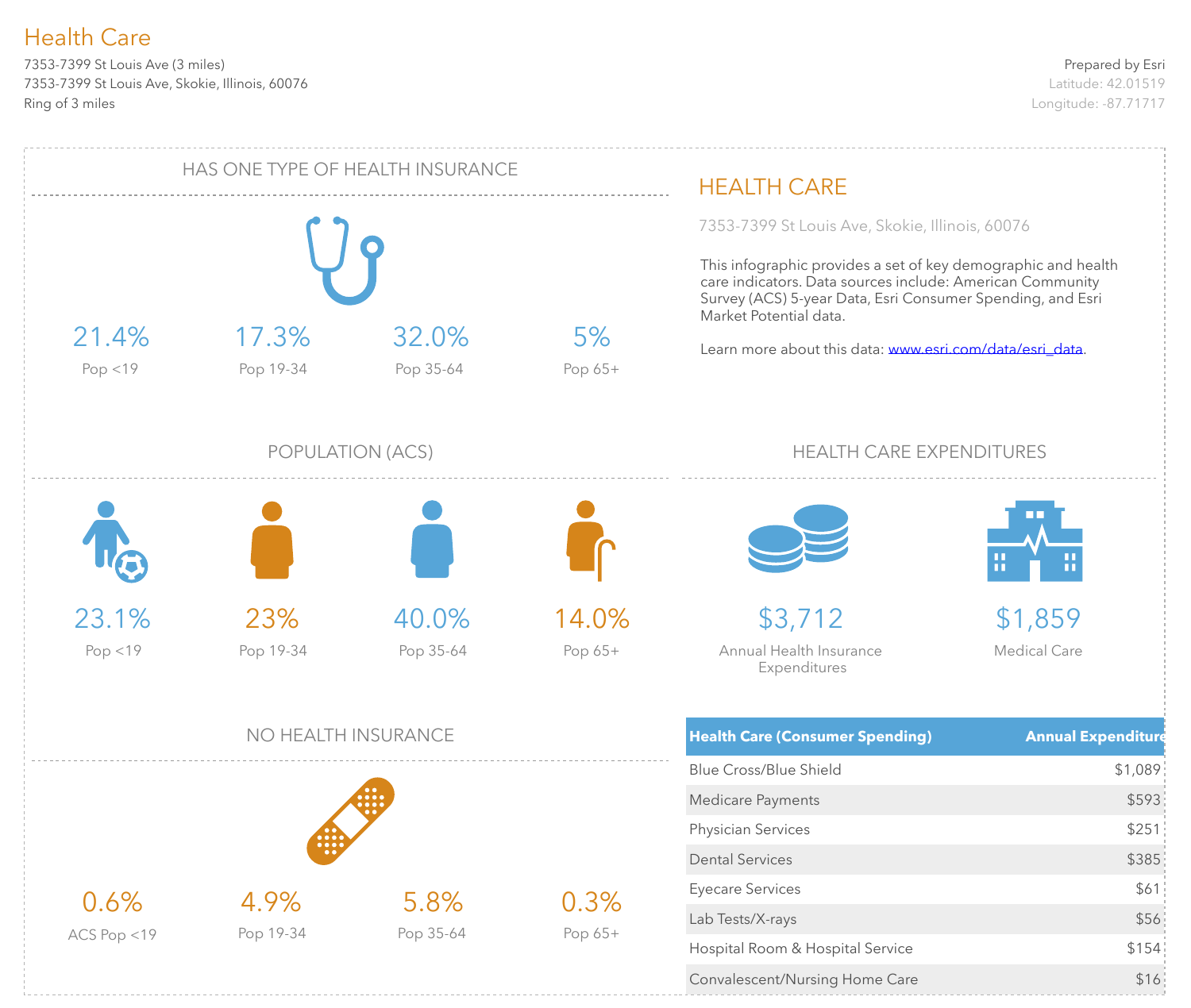7353-7399 St Louis Ave (3 miles) 7353-7399 St Louis Ave, Skokie, Illinois, 60076 Ring of 3 miles

![](_page_13_Figure_3.jpeg)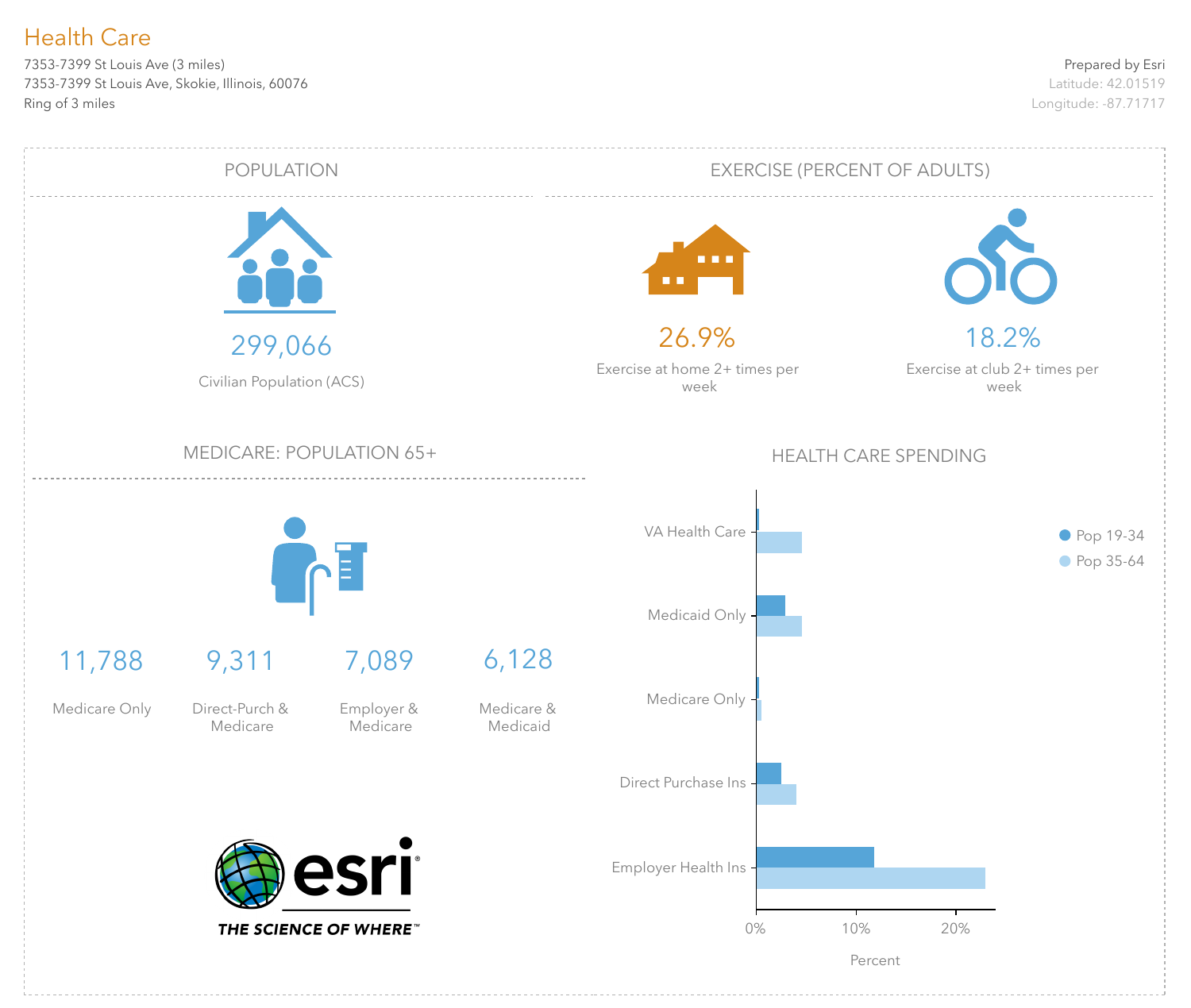7353-7399 St Louis Ave (5 miles) 7353-7399 St Louis Ave, Skokie, Illinois, 60076 Ring of 5 miles

![](_page_14_Figure_3.jpeg)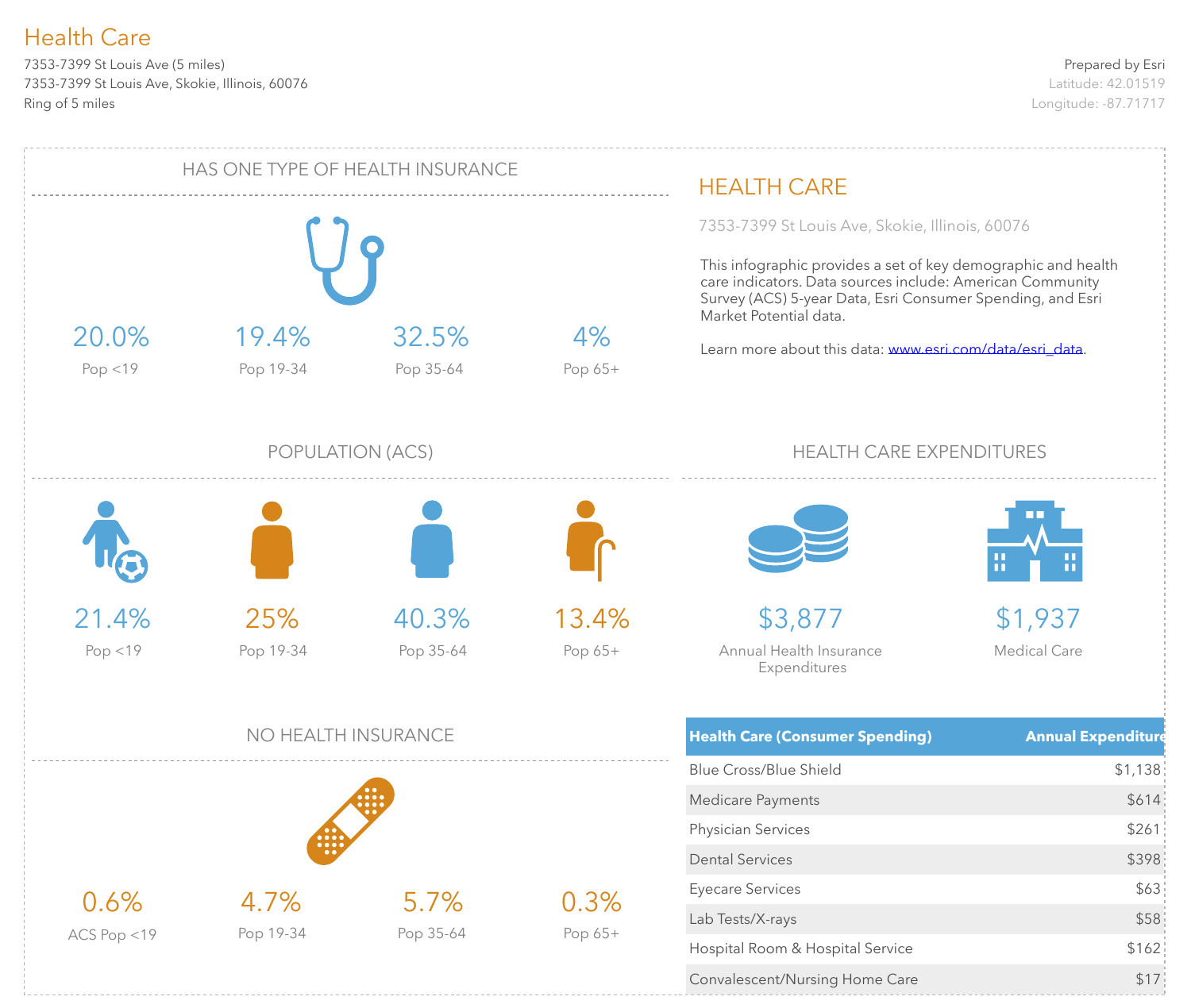7353-7399 St Louis Ave (5 miles) 7353-7399 St Louis Ave, Skokie, Illinois, 60076 Ring of 5 miles

![](_page_15_Figure_3.jpeg)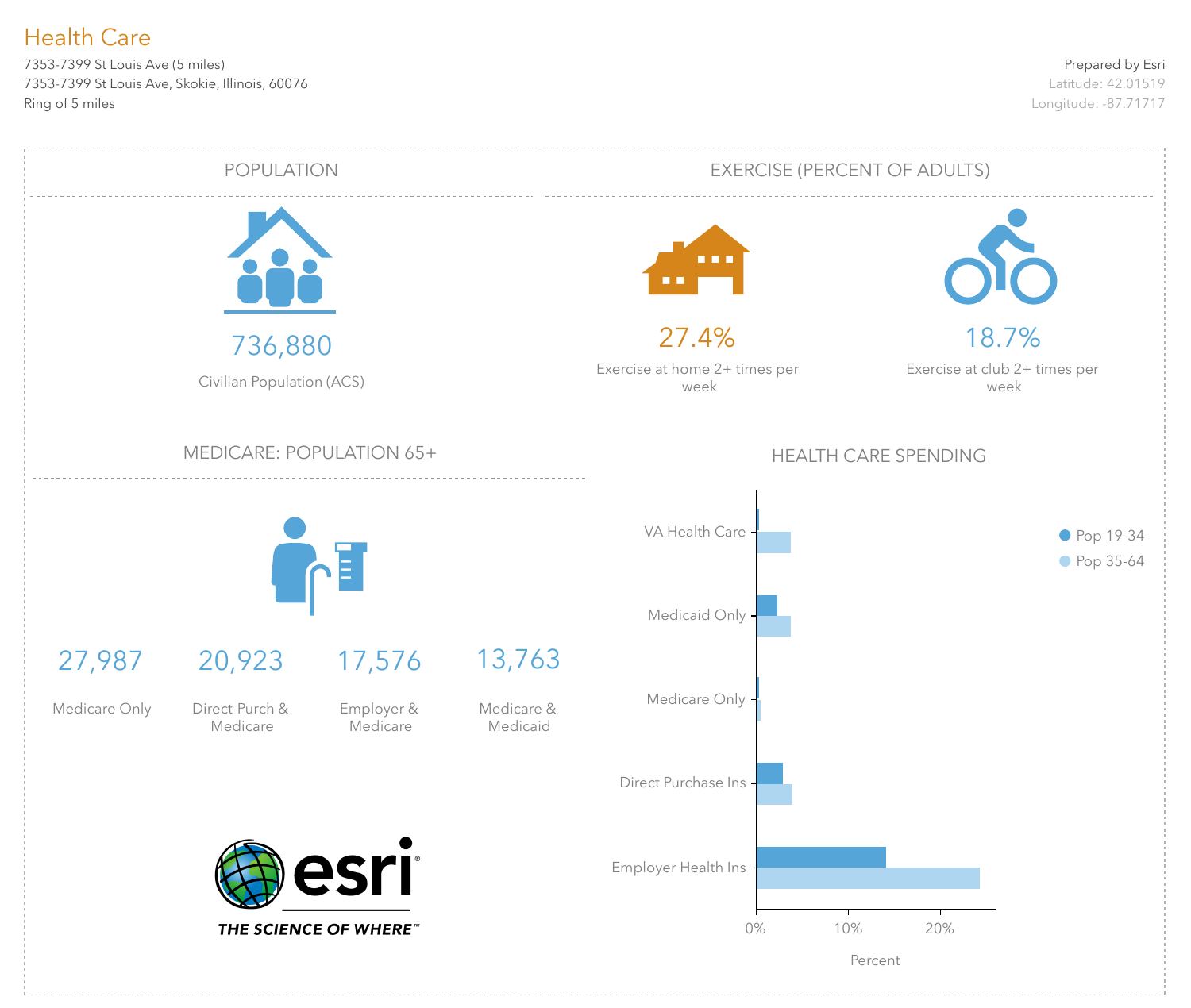7353-7399 St Louis Ave (7 miles) 7353-7399 St Louis Ave, Skokie, Illinois, 60076 Ring of 7 miles

![](_page_16_Figure_3.jpeg)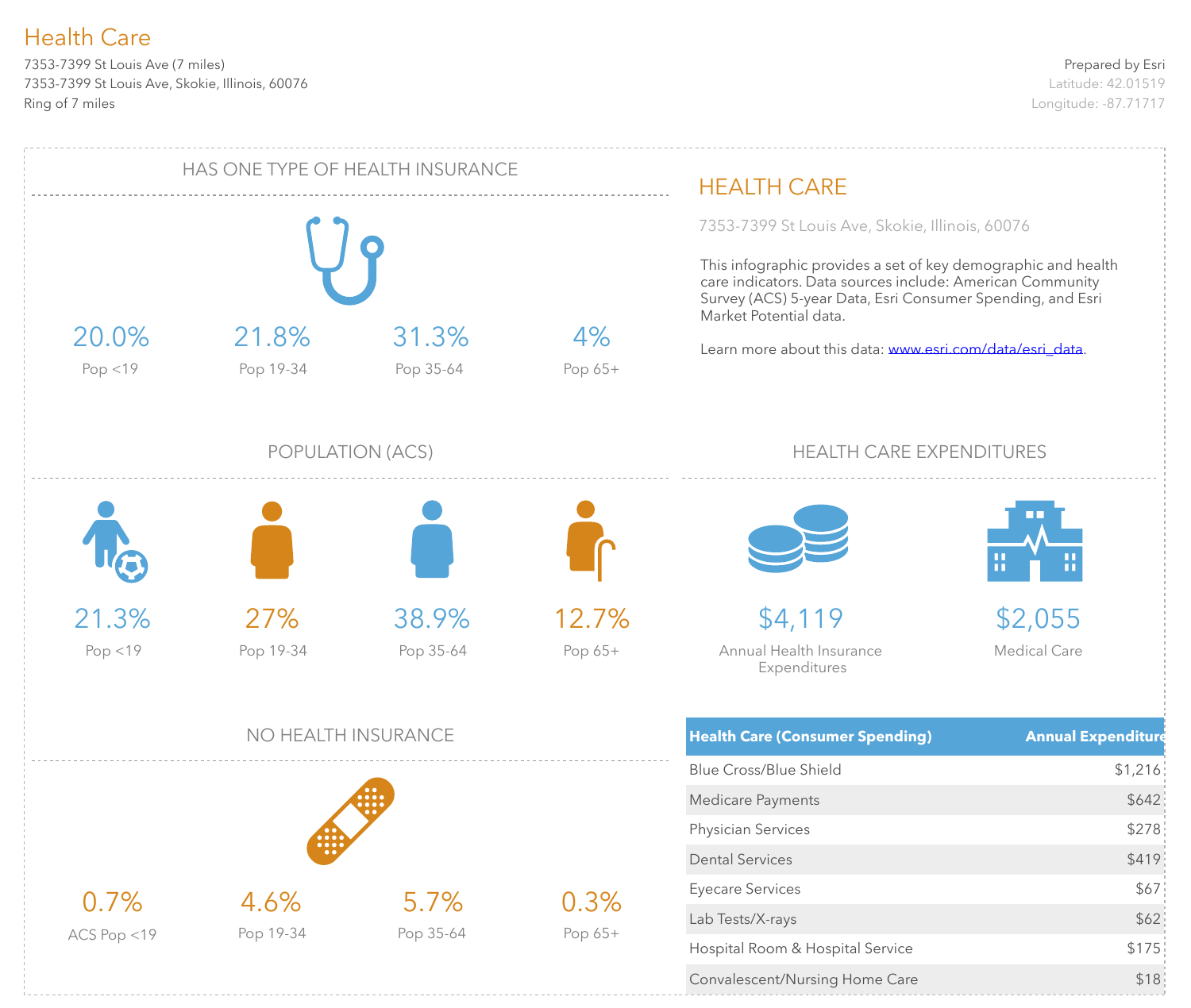7353-7399 St Louis Ave (7 miles) 7353-7399 St Louis Ave, Skokie, Illinois, 60076 Ring of 7 miles

![](_page_17_Figure_3.jpeg)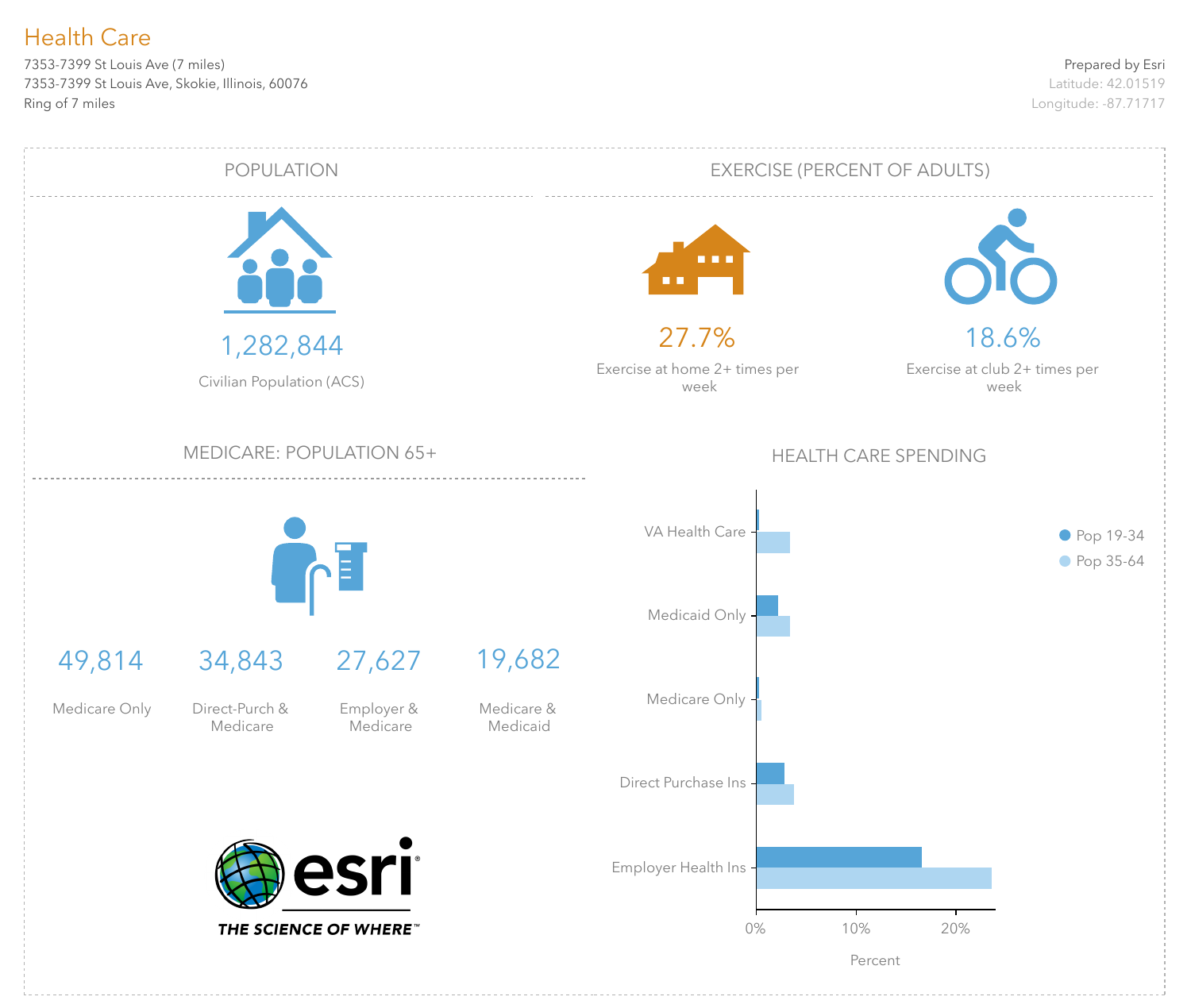### Prepared by Esri

Latitude: 42.01519 Longitude: -87.71717

7353-7399 St Louis Ave (3 miles) 7353-7399 St Louis Ave, Skokie, Illinois, 60076 Ring of 3 miles

# Marketing Profile

![](_page_18_Figure_2.jpeg)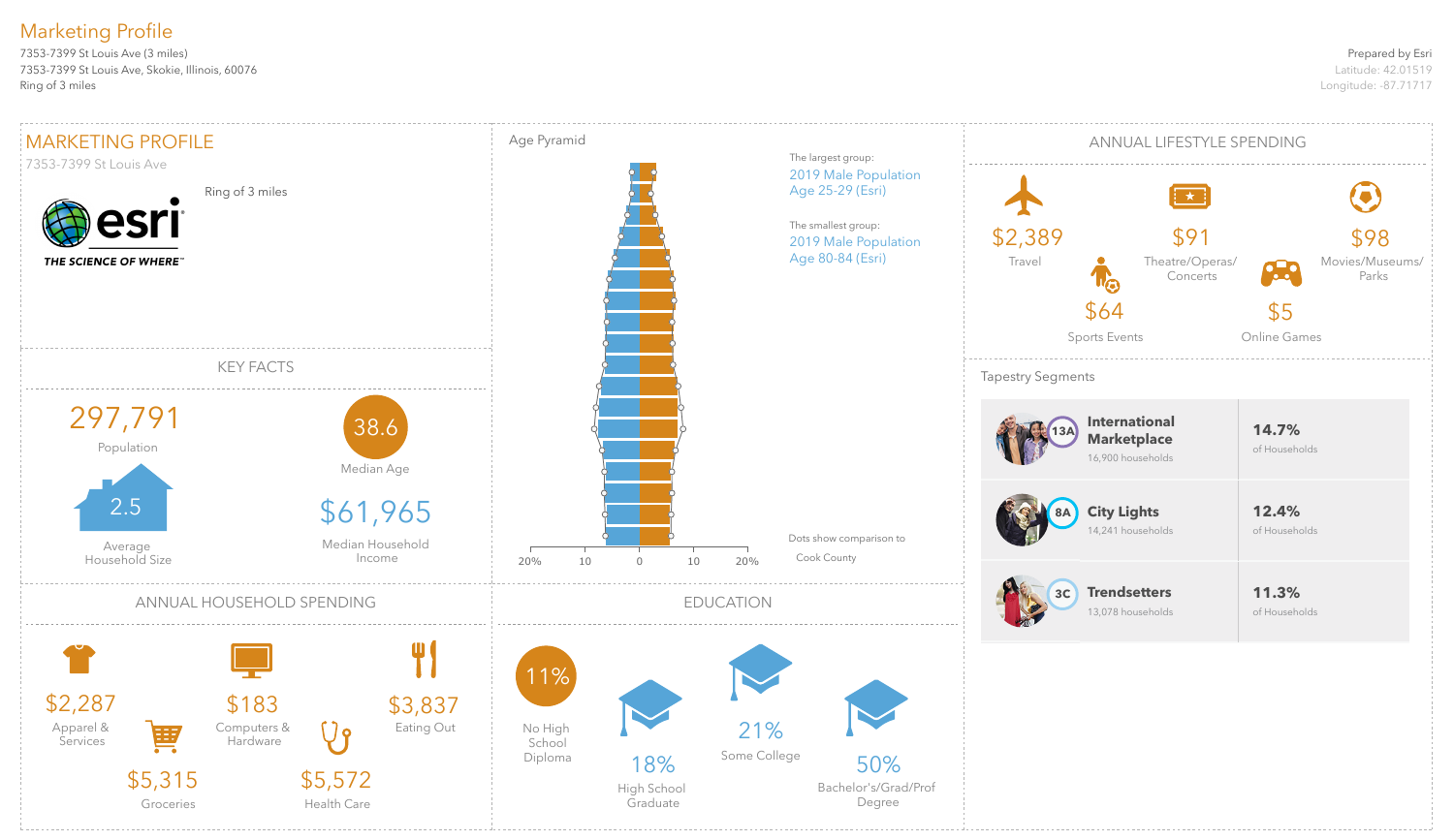### Prepared by Esri

Latitude: 42.01519 Longitude: -87.71717

7353-7399 St Louis Ave (5 miles) 7353-7399 St Louis Ave, Skokie, Illinois, 60076 Ring of 5 miles

# Marketing Profile

![](_page_19_Figure_2.jpeg)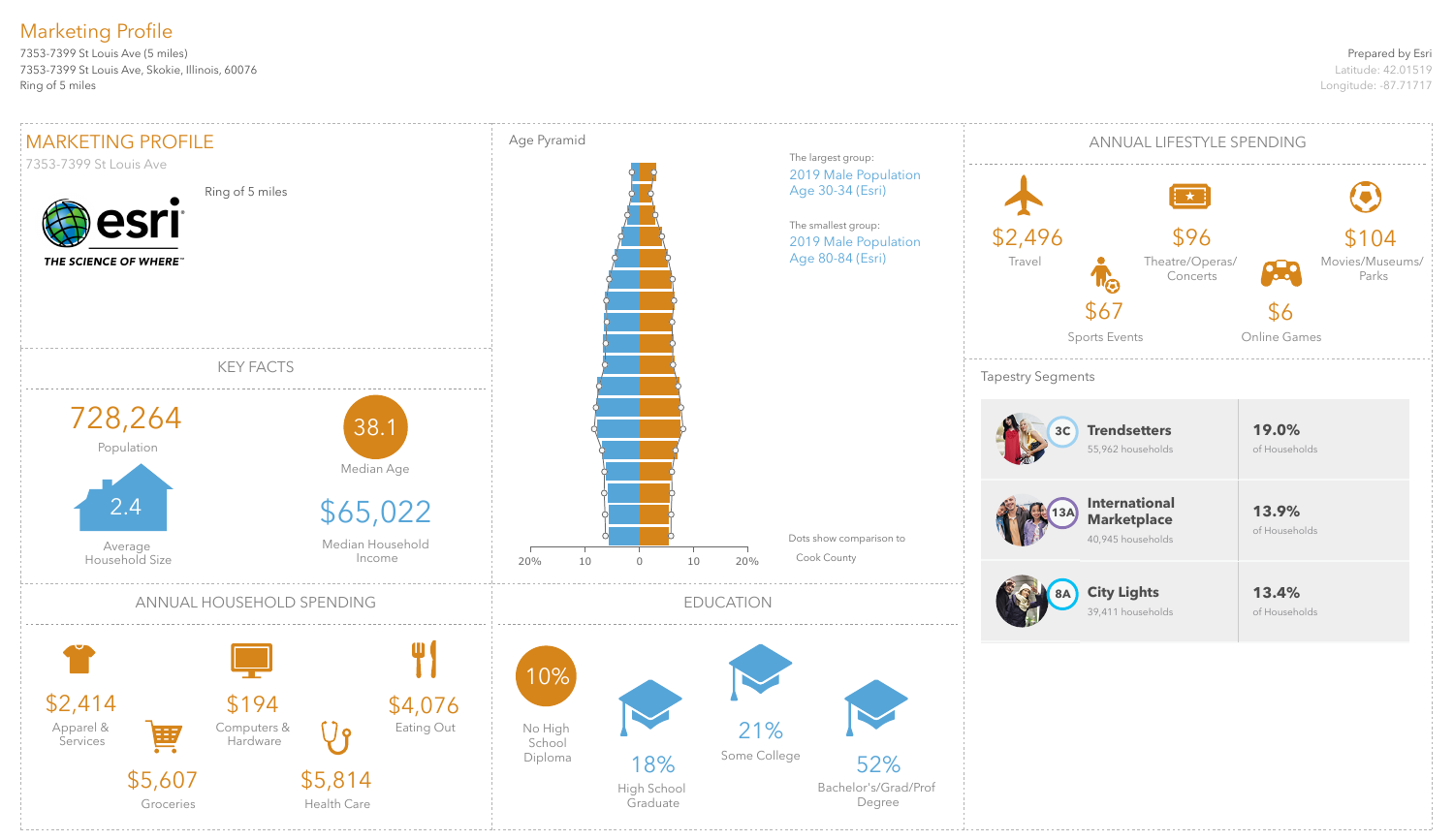### Prepared by Esri

Latitude: 42.01519 Longitude: -87.71717

7353-7399 St Louis Ave (7 miles) 7353-7399 St Louis Ave, Skokie, Illinois, 60076 Ring of 7 miles

# Marketing Profile

![](_page_20_Figure_2.jpeg)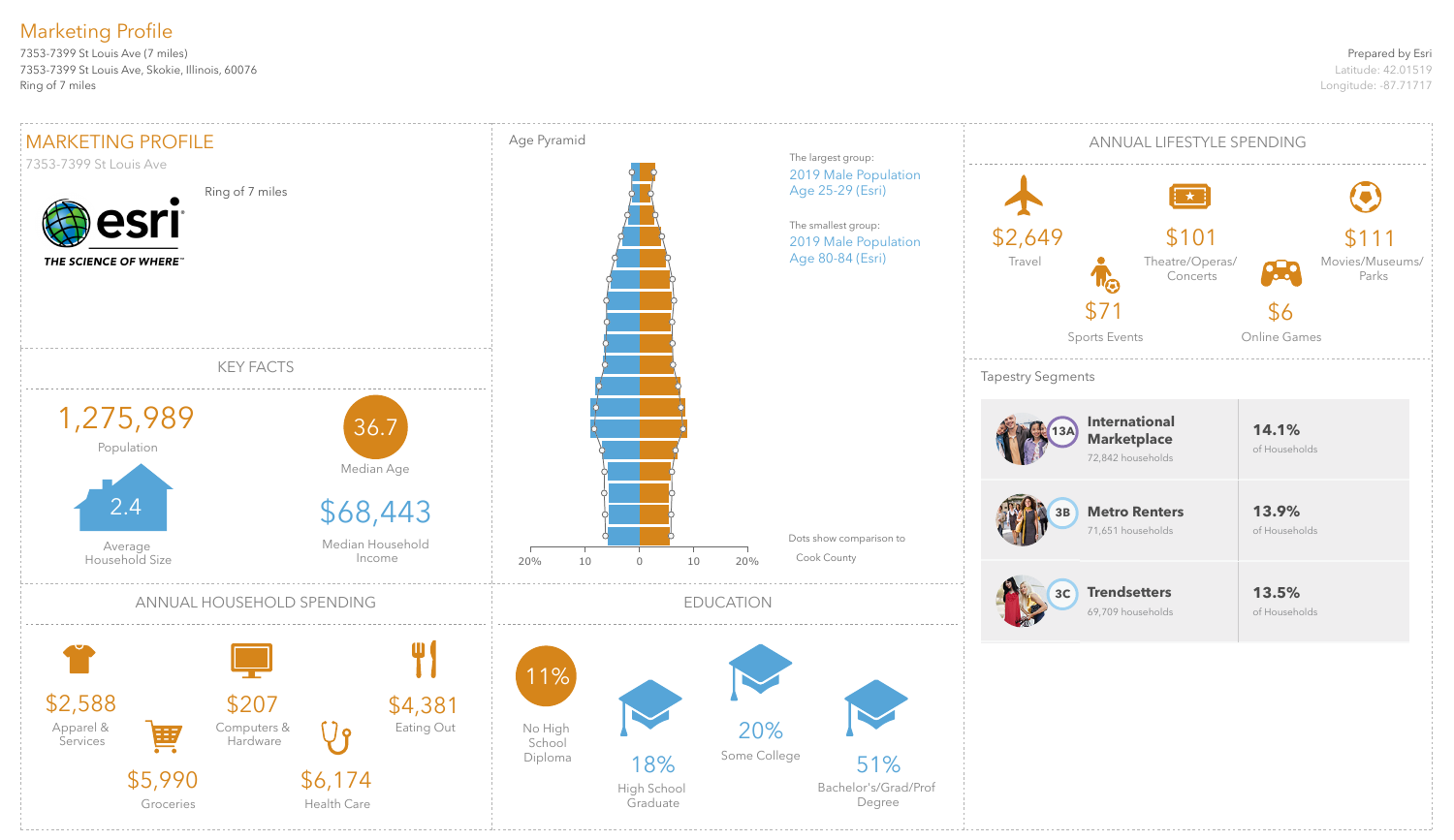## Office Market Profile

7353-7399 St Louis Ave (3 miles) 7353-7399 St Louis Ave, Skokie, Illinois, 60076 Ring of 3 miles

![](_page_21_Figure_3.jpeg)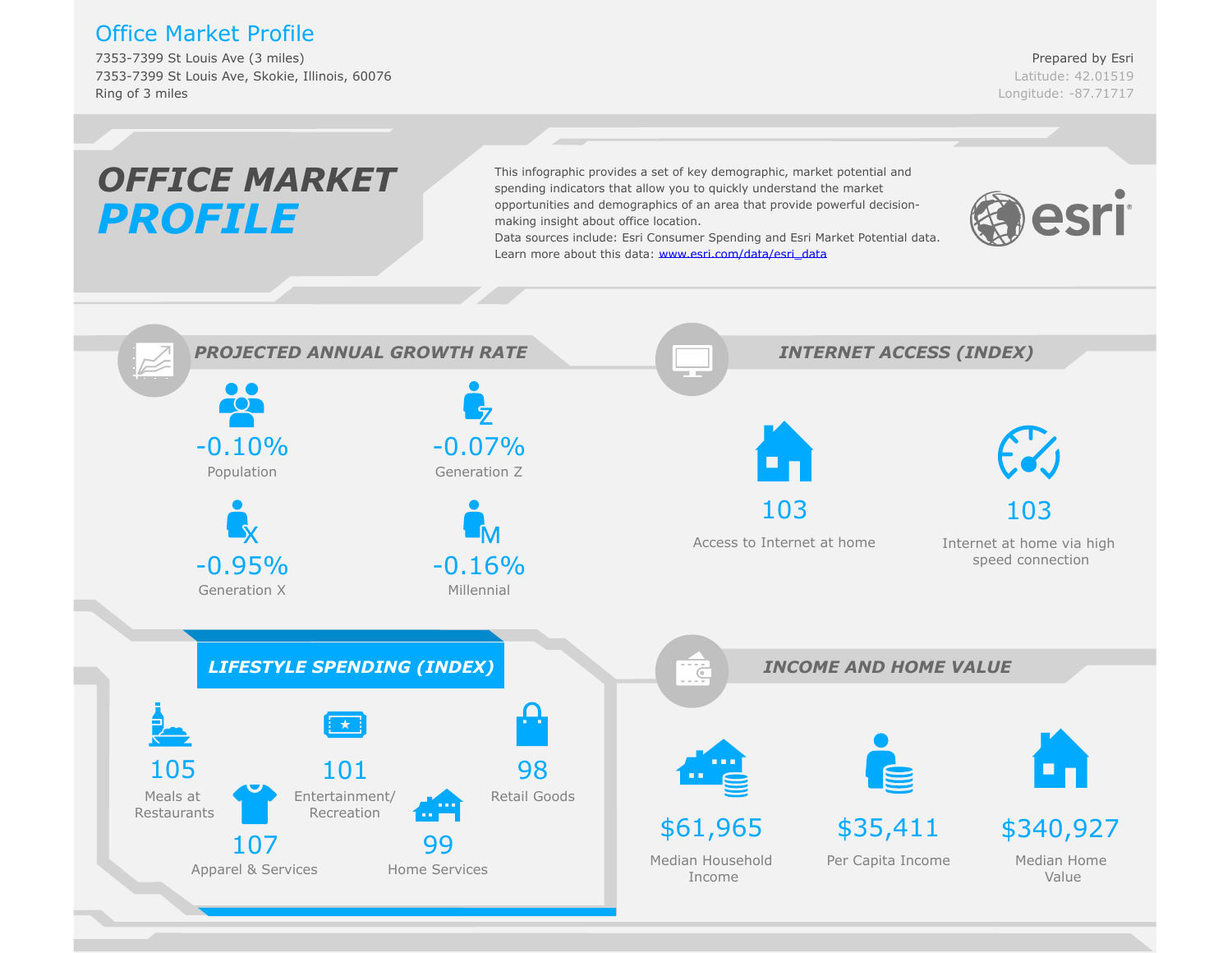## Office Market Profile

7353-7399 St Louis Ave (5 miles) 7353-7399 St Louis Ave, Skokie, Illinois, 60076 Ring of 5 miles

![](_page_22_Figure_3.jpeg)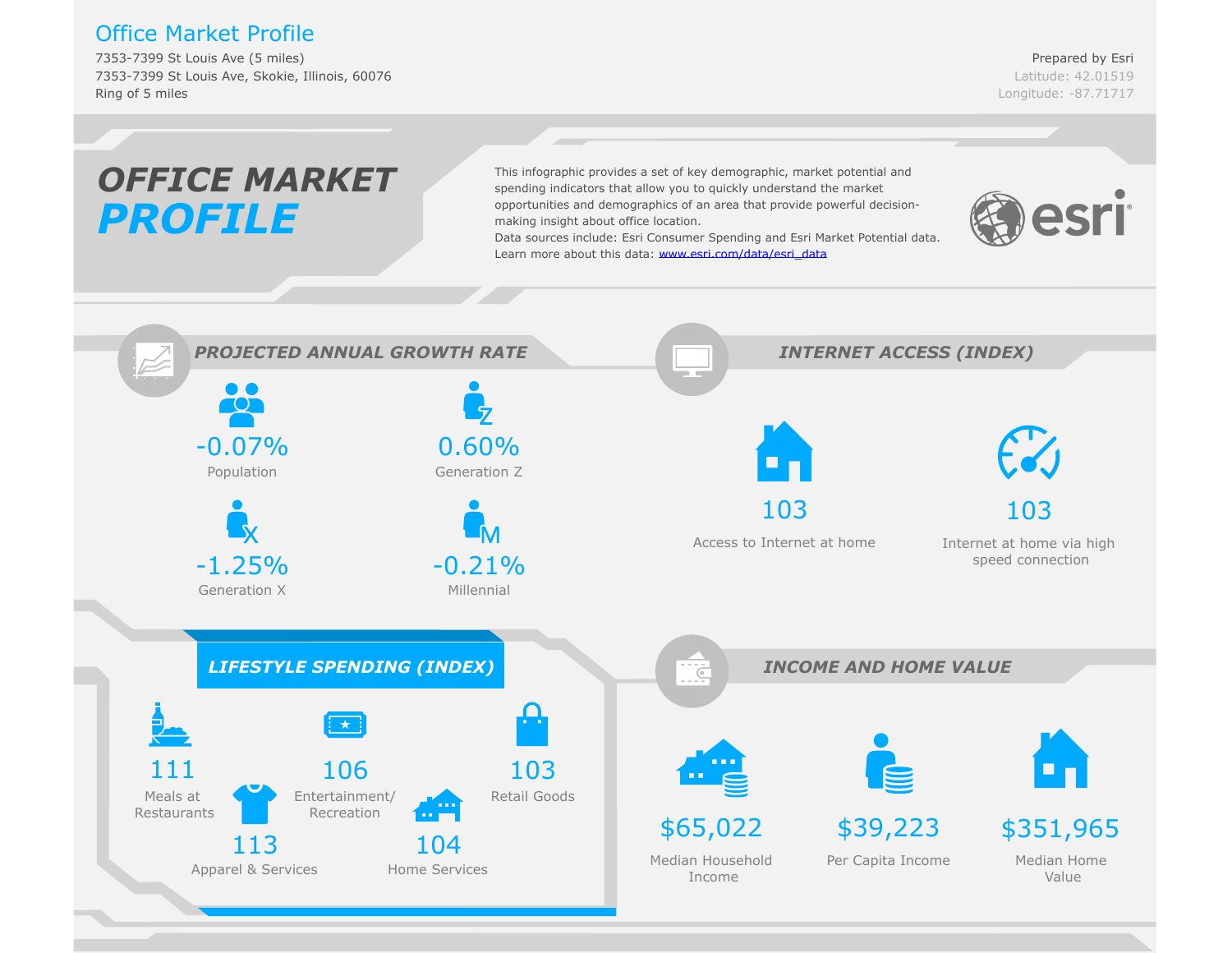## Office Market Profile

7353-7399 St Louis Ave (7 miles) 7353-7399 St Louis Ave, Skokie, Illinois, 60076 Ring of 7 miles

Prepared by Esri Latitude: 42.01519 Longitude: -87.71717

#### *OFFICE MARKET*This infographic provides a set of key demographic, market potential and spending indicators that allow you to quickly understand the market opportunities and demographics of an area that provide powerful decisionesri *PROFILE* making insight about office location. Data sources include: Esri C[onsumer Spending and Esri Market Potential d](www.esri.com/data/esri_data)ata. Learn more about this data: www.esri.com/data/esri\_data *PROJECTED ANNUAL GROWTH RATE INTERNET ACCESS (INDEX)*  $\bullet$   $\bullet$  $\overline{\text{C}}$ -0.06% 0.97% Population Generation Z 103 103 Access to Internet at home Internet at home via high -1.38%  $-0.52%$ speed connection Generation X Millennial *LIFESTYLE SPENDING (INDEX) INCOME AND HOME VALUE*  $\overline{C}$ 119 113 110 Entertainment/ Retail Goods Meals at Recreation Restaurants \$68,443 \$41,615 \$353,646 121 110 Median Home Median Household Per Capita Income Apparel & Services Home Services Value Income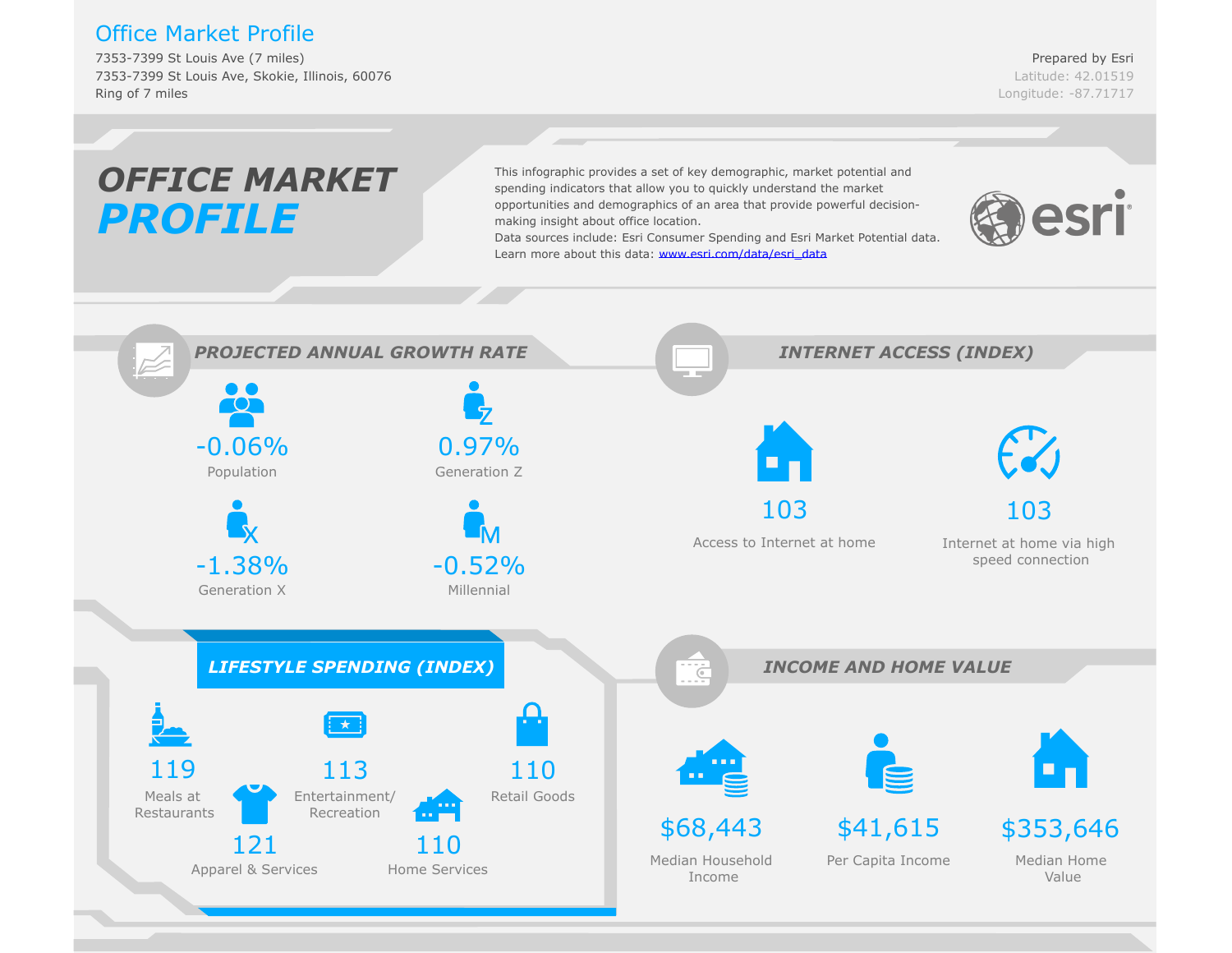Prepared by Esri Latitude: 42.01519 Longitude: -87.71717

7353-7399 St Louis Ave (3 miles) 7353-7399 St Louis Ave, Skokie, Illinois, 60076 Ring of 3 miles

# Target Market Summary

Trendsetters 11.3% 13,078 households of Households

## **ANNUAL LIFESTYLE SPENDING**

# **Tapestry Segments**

International Marketplace 14.7% 16,900 households of Households

![](_page_24_Picture_12.jpeg)

![](_page_24_Picture_14.jpeg)

City Lights 12.4% 14,241 households of Households

![](_page_24_Picture_16.jpeg)

![](_page_24_Picture_5.jpeg)

![](_page_24_Picture_6.jpeg)

![](_page_24_Picture_20.jpeg)

![](_page_24_Picture_21.jpeg)

![](_page_24_Picture_22.jpeg)

![](_page_24_Picture_23.jpeg)

Theatre/Operas/Concerts

**\$98**

Movies/Museums/ Parks

![](_page_24_Picture_25.jpeg)

Sports Events

![](_page_24_Picture_9.jpeg)

Online Games

![](_page_24_Picture_27.jpeg)

Audio

![](_page_24_Figure_2.jpeg)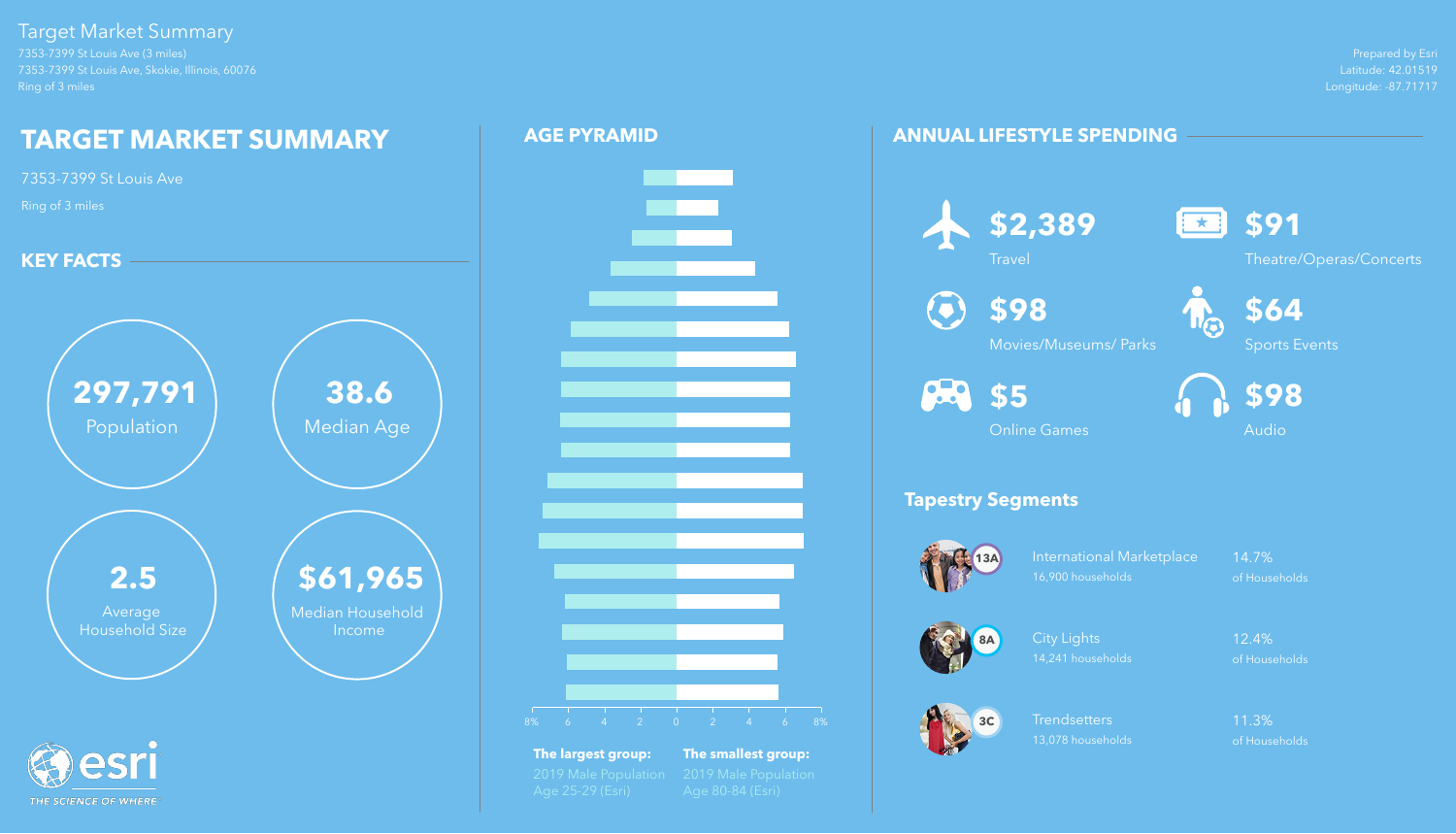Prepared by Esri Latitude: 42.01519 Longitude: -87.71717

![](_page_25_Picture_21.jpeg)

![](_page_25_Picture_22.jpeg)

![](_page_25_Picture_23.jpeg)

7353-7399 St Louis Ave (5 miles) 7353-7399 St Louis Ave, Skokie, Illinois, 60076 Ring of 5 miles

Target Market Summary

THE SCIENCE OF WHERE

Trendsetters 19.0% 55,962 households of Households

International Marketplace 13.9% 40,945 households of Households

City Lights **13.4%** 39,411 households of Households

## **ANNUAL LIFESTYLE SPENDING**

# **Tapestry Segments**

**\$104**  $\left( \overline{\bullet }\right)$ 

![](_page_25_Picture_11.jpeg)

![](_page_25_Picture_13.jpeg)

![](_page_25_Picture_15.jpeg)

![](_page_25_Picture_5.jpeg)

![](_page_25_Picture_24.jpeg)

Theatre/Operas/Concerts

Movies/Museums/ Parks

![](_page_25_Picture_26.jpeg)

Sports Events

![](_page_25_Picture_8.jpeg)

Online Games

![](_page_25_Picture_28.jpeg)

![](_page_25_Figure_2.jpeg)

![](_page_25_Figure_3.jpeg)

**The largest group: The smallest group:**